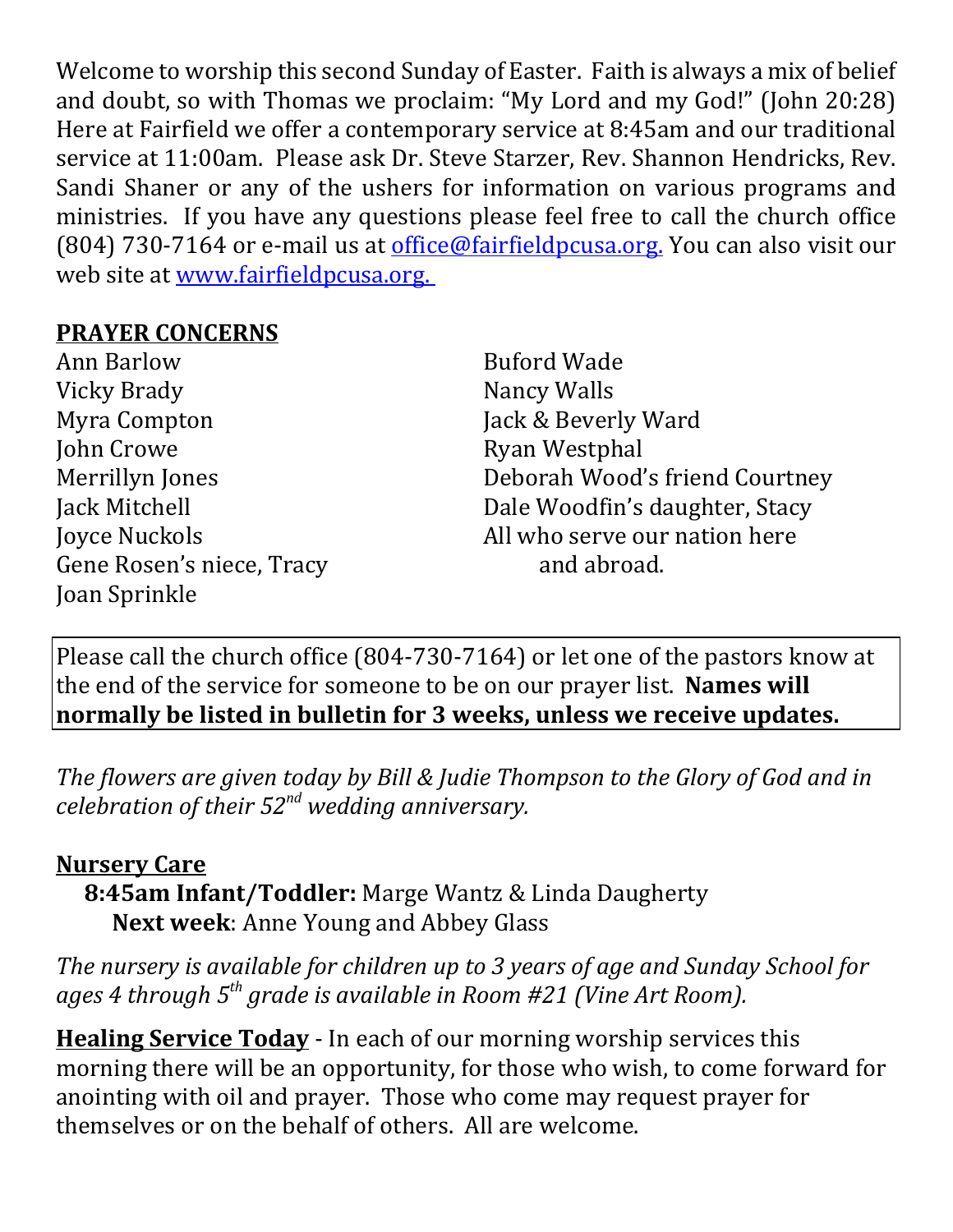**TODAY we welcome new members to our church family!** They are: Debbie Curran, Caroline Carneal, Ed & Judy Baggett, Jane Jones and Deborah Newcomb. Please see the insert for additional information on them. Let's give a warm welcome to our newest members!

Our next **BLOOD DRIVE** is Tuesday, **April 26** from 1-6pm. Please check out the insert and sign up to give blood!

**Next Sunday on Sunday, May 1st , the contemporary service will start at 9:00am.** This is a change!

**MCEF Collection will be held next Sunday, May 1st**. MCEF is currently in need of men's boxer briefs - all sizes, Hamberger Helper, Pasta & Rice Sides, Deodorant, and full-sized sheet sets

**Camp Hanover** is hosting a fun day on **May 1** from 2 to 5 p.m. This free event is open to everyone. Sample campfire cooking, try your hand at archery, paddle a canoe on the lake, or hike the trails on their 600-acre site.

**First quarter contribution statements** are located on the table outside of the Family Center and in the back of the narthex. Please stop by and pick yours up. Thank you for being good stewards!

**The Deacons have put together more "blessing socks"** for our members to take and share with those who are homeless in our area. They contain a pair of socks, a bottle of water, a bottle of hand sanitizer, a toothbrush, a paper with resources and a gift card for McDonald's or some place similar. Please feel free to take one and keep it in your car to share with someone who would appreciate this blessing!

**There are still many dates available to sign up for flowers.** The cost is \$25 and you can give them in memory, honor, or in celebration of someone special. Please check out the flower calender located on the bulletin board near the small kitchen.

**The Upper Room Daily Devotional books** for May/June are located in the narthex. These books are free so please pick one up!